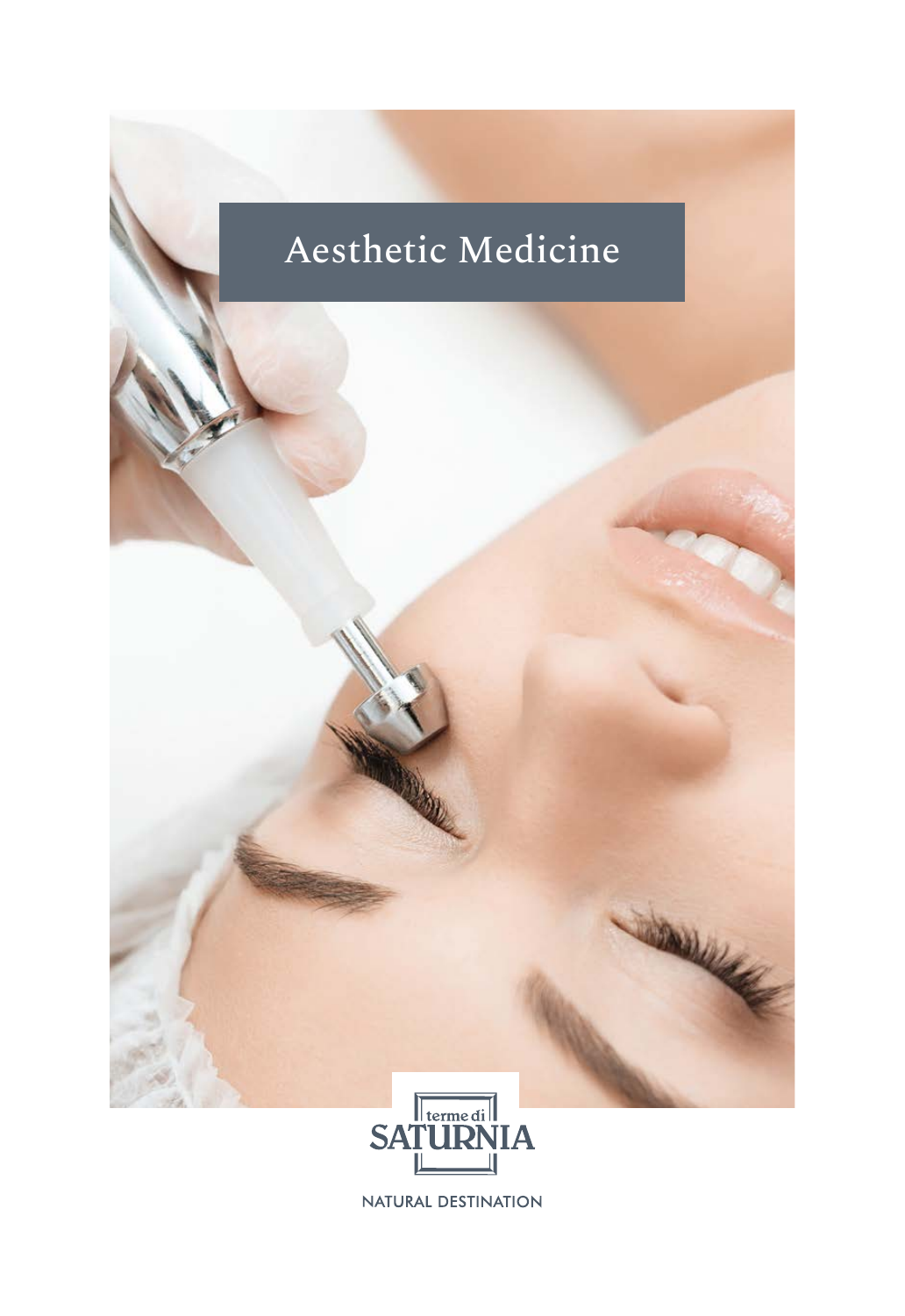# **Aesthetic Medicine**

*DOMENICO MAZZONE Aesthetic Medicine Specialist Specialist in Dermatology and Thermal Medicine*

## **PRELIMINARY CONSULTATION**

Doctor Domenico Mazzone, dermatologist and aesthetic medicine specialist and head of the Aesthetic Medicine is available for a preliminary mandatory and complimentary consultation, to recommend treatments.

### **TRIPOLAR RADIOFREQUENCY ENDYMED PRO 3 DEEP • 25 min / 45 min € 180 / 220**

An advanced technology that warms the collagen of the dermis and the underlying tissue painlessly promoting the production of new collagen and elastic fiber. Its effects are visible from the first treatment. The treatment is particularly recommended for remodeling and toning the body (abdomen, legs, glutei). It is excellent for toning and smoothing wrinkles on the face and neck, the cheeks, the cheekbones and double chin.

### **MEDI FACE • 80 min € 420 / 480**

Integrated protocols that encompass the professional competence of Doctor and Beautician. Two different treatments for the face and neck: the first is particularly suitable for those who want to give brightness and an extraordinary plumping effect in a single session thanks to the use of hyaluronic acid; the second, is suggested for those who wish to definitively lighten the spots on the face thanks to the use of vitamin C.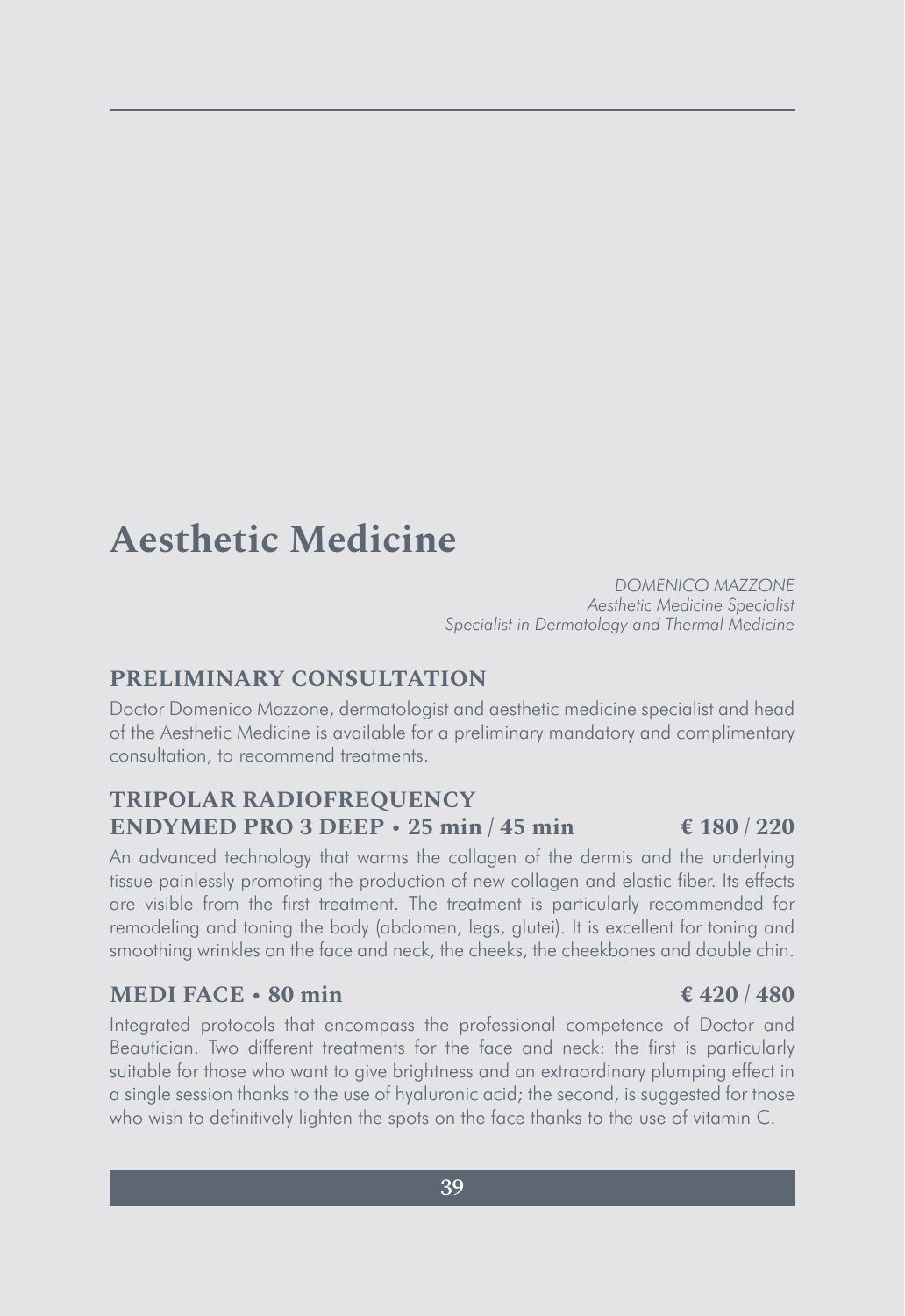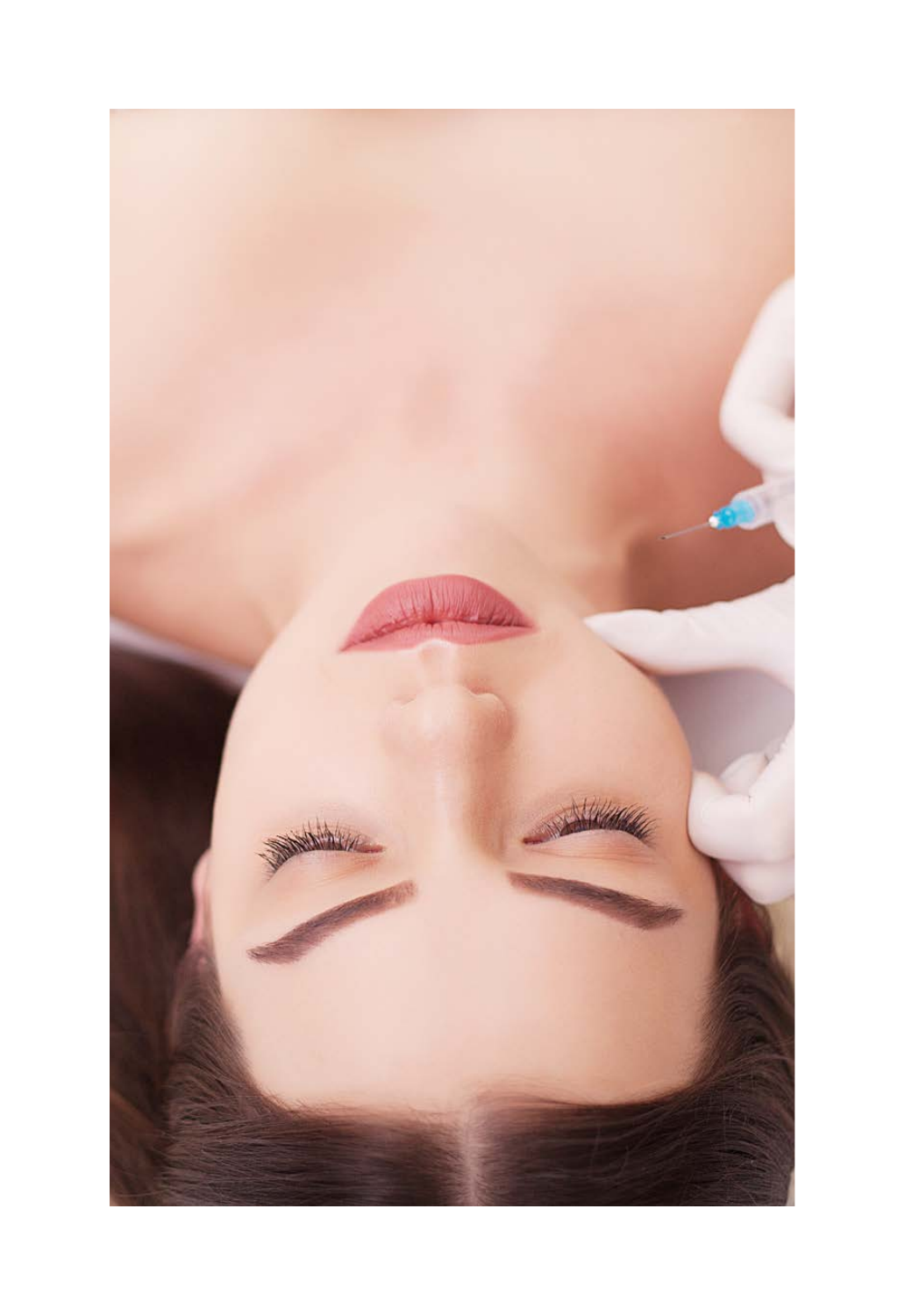# **FILLER**

## **HYALURONIC ACID FILLER • 25 min € 460 / 600**

One of the most effective anti-ageing treatments with optimal results in the reduction of bags and rings under the eyes, for a fresher and more appealing face. An injective treatment using hyaluronic acid distinguished by its exceptional consistency that makes it ideal for filling in both surface and deep wrinkles and the revitalization of the ocular area.

# INJECTION THERAPIES

## **LIFTING THREADS • 50 min € 160 / 400**

This is an important revitalizing and lifting treatment for face and body which removes lines by inserting polydioxanone lifting threads that lift and stimulate the regenerate of loose tissue, encouraging the formation of new collagen, responsible for skin elasticity.

## **FACIAL BOTULIN • 25 min € 500**

The most powerful anti-wrinkling beauty treatment. It produces evident rejuvenation of the face by acting on the relaxation of the facial expression muscles with excellent results in reducing bags and shadows under the eyes. A safe, anallergic, quick and painless treatment that doesn't cause bruising.

## **BOTULIN LOCALIZED HYPERHIDROSIS • 50 min € 1000**

An effective treatment to reduce axillary, palmar and plantar hyperhidrosis; botulin is the preferred treatment to tackle excessive sweating in the indicated areas.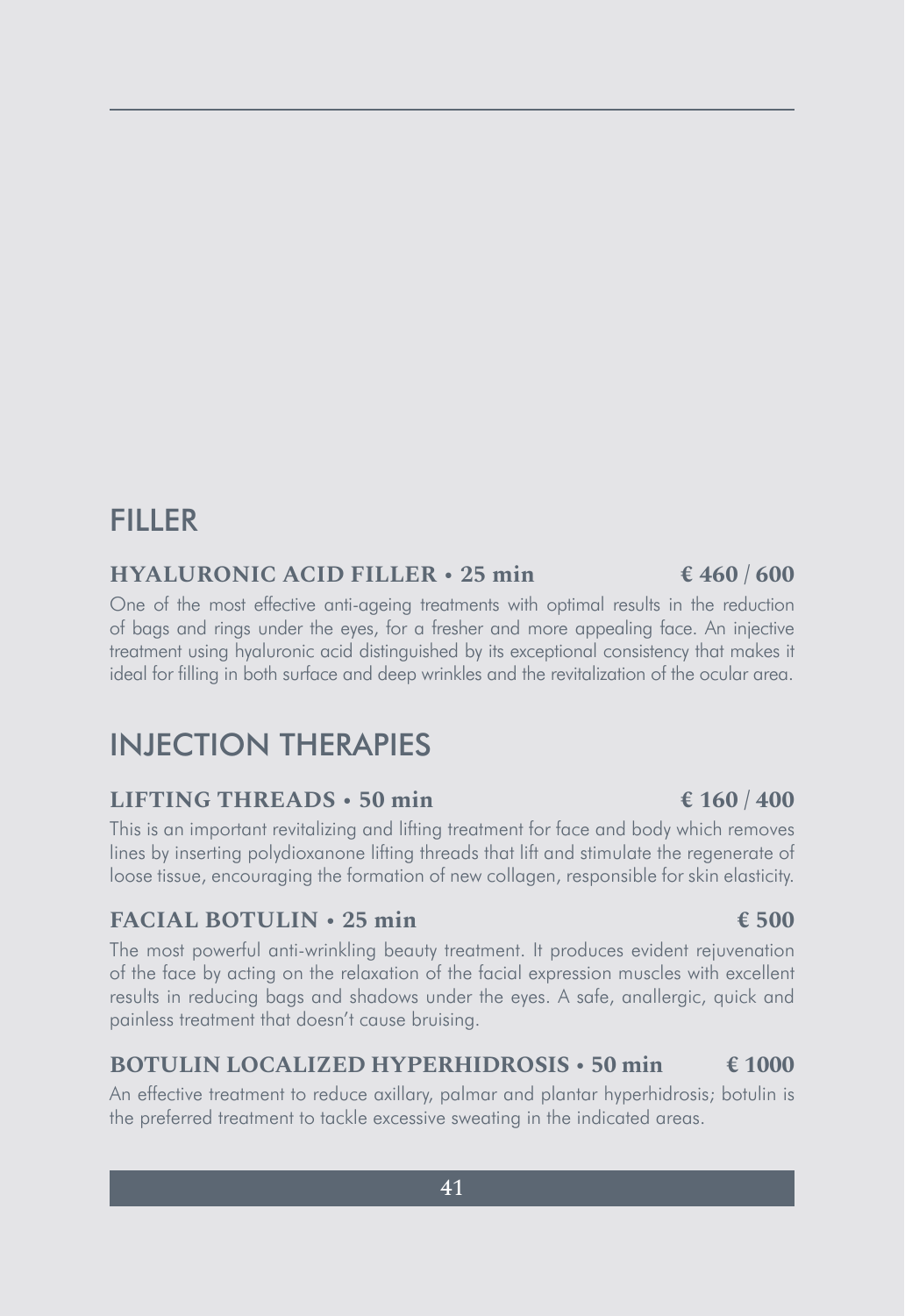# **CARBOSSITHERAPY FACE | BODY € 170 / 150**

Localized microinjections of medical carbon dioxide have various effects according to the specific area of the body involved. Performed on the face, neck and décolleté, carbossitherapy provides luminosity and tone, while it renders the skin on the body more elastic, tackling unsightliness such as cellulite, localized adiposity, stretch marks and scarring.

# **BIOSTIMULATION € 250**

A medical beauty treatment using hyaluronic acid, vitamins and amino-acid to recuperate skin tone and elasticity, to regain clarity and freshness. Performed on the face, neck and décolleté, it makes the skin brighter and tauter, with progressive "rejuvenation". The treatment is also recommended for treating acne scarring.

# PEELING

## **CLASSIC TURNOVER AND LIGHTNING TURNOVER PEELING • 25 min € 160**

This personalized treatment involves the application to the epidermis of one or more chemicals, for a delicate yet deep action exfoliating effect. It is effective in removing a variety of flaws and blemishes.

# **PRX - T33 BIOREVITALIZING PEELING • 25 min € 200**

Recommended for those looking to rejuvenate their face without using injections and those looking to tighten and smooth the skin. It moisturizes the dermis, brightens the skin and tones tissue. It is recommended for the treatment of acne, scarring and stretch marks. Compatible with sunbathing.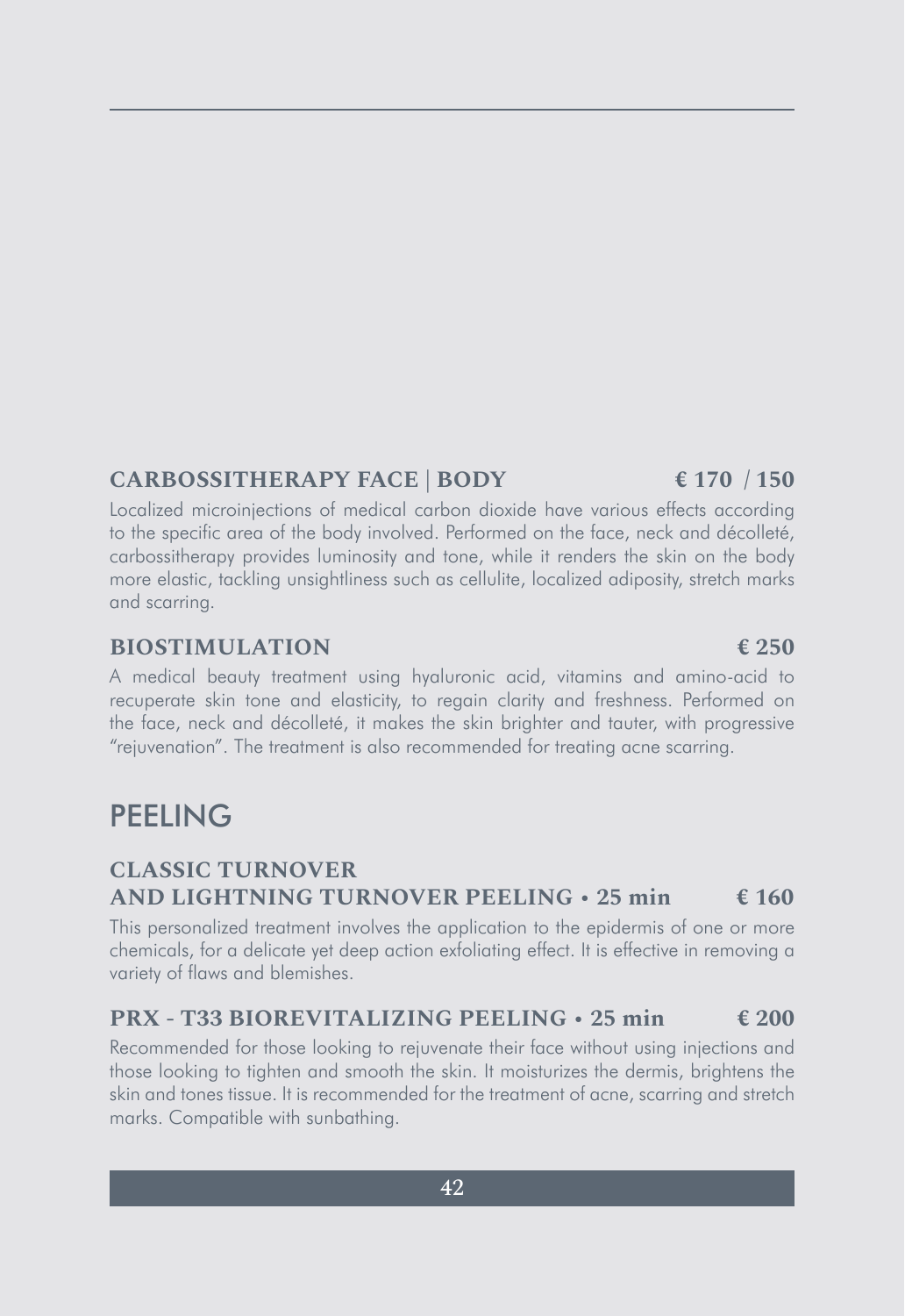# LASER

## **LASER FRAXEL • 25 min € 800**

This is a cold, fractional non-ablative laser that use optical fibres to act deep in the tissue with an anti-ageing effect at the level of the epidermis. The Fraxel laser is indicated for the treatment of superficial and deep wrinkles of the face, including the periorbital area. The Fraxel laser is also used for the removal of fibromas, verrucas, keratosis, seborrheic keratosis, condylomata, cutaneous dyschromia, melasma and scars.

## **LASER SYNCHRO FT • 50 min**

## *Depilation* **€ 150 / 600**

## *Vascular* **€ 250 / 500**

The Synchro-FT is a multi-functional piece of equipment that can perform depilation treatments on all skin types as well as the removal of vascular damage (couperosis, rosacea, minor teleangectasia, capillaries and veinules). With doctor's approval, it can also be used to treat folliculitis, acne, melasma and pigmented skin damage and for the personalized treatment of cutaneous photorejuvenation.